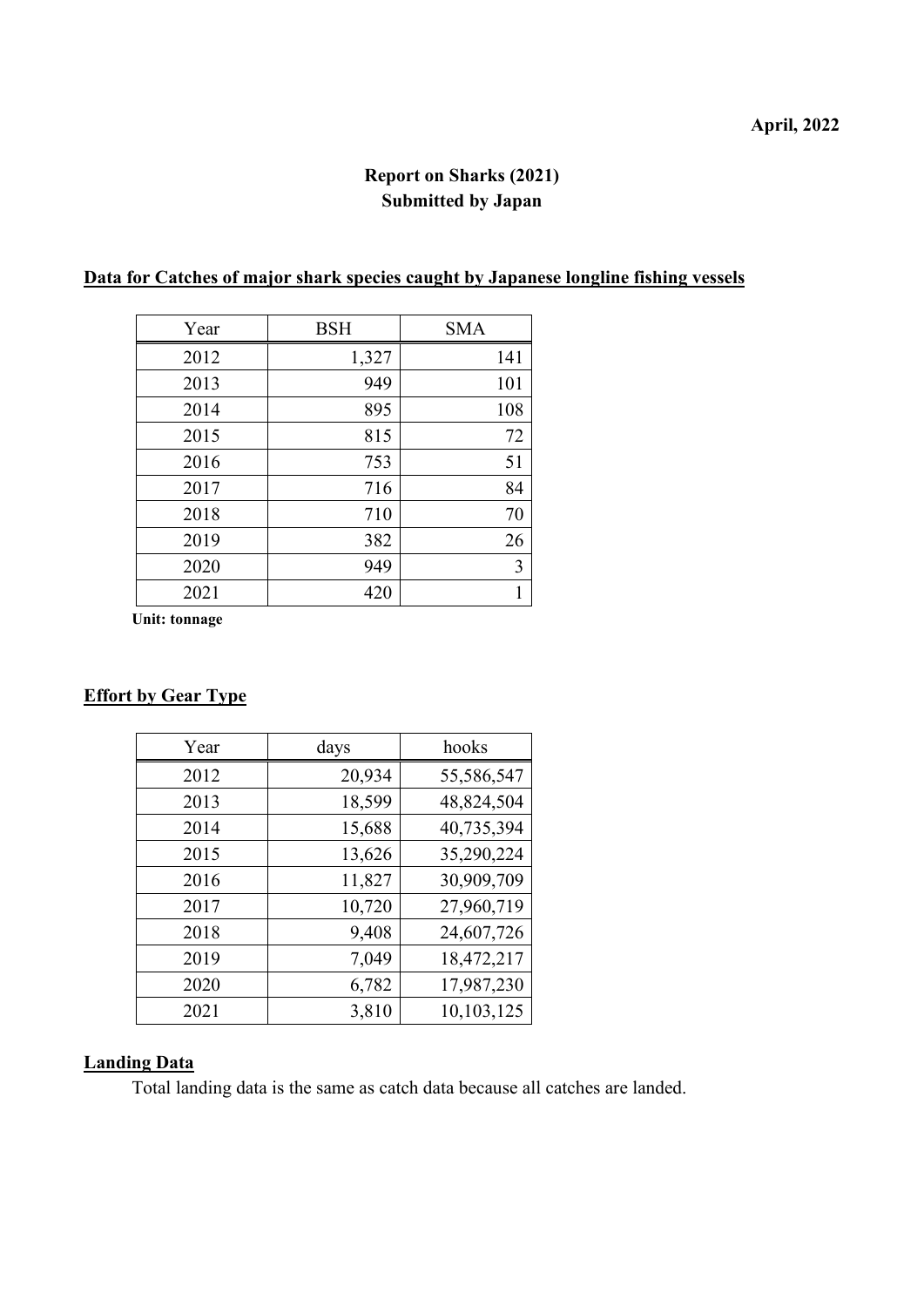| Import(t)         | 2019  | 2020  | 2021  |
|-------------------|-------|-------|-------|
| Singapore         | 108.9 | 114.4 | 43.8  |
| Spain             | 95.1  | 37.9  | 213.4 |
| China             | 84.9  | 43.7  | 49.8  |
| Republic of Korea |       |       |       |
| New Zealand       | 3.9   |       |       |
| Chinese Taipei    | 51.2  | 37.1  | 12.8  |
| Malaysia          |       |       |       |
| Viet Nam          | 2.8   | 0.8   | 12.6  |
| Indonesia         | 40.2  | 26.5  | 19.5  |
| Portugal          |       |       |       |
| Philippines       | 1.4   | 0.7   | 0.6   |
| <b>UK</b>         |       |       |       |
| Hong Kong         | 26.7  | 9.7   |       |
| Mexico            |       |       |       |
| Argentine         |       |       |       |
| <b>Brazil</b>     | 1.5   | 0.3   | 1.3   |
| Peru              | 3.1   | 3.8   | 3.0   |
| Total             | 419.6 | 274.8 | 356.5 |

| Export $(t)$      | 2019    | 2020    | 2021  |
|-------------------|---------|---------|-------|
| South Africa      | 1,626.5 | 386.4   | 552.8 |
| Islas Canarias    | 1,844.2 | 1,364.4 | 848.5 |
| Chinese Taipei    | 625.0   | 362.5   | 506.6 |
| Viet Nam          | 350.9   | 173.2   | 193.2 |
| Peru              | 80.2    | 263.5   | 120.1 |
| Indonesia         | 42.3    | 6.1     | 17.5  |
| Republic of Korea | 67.7    |         |       |
| Sri Lanka         |         |         |       |
| Hong Kong         | 21.3    | 17.2    | 22.4  |
| Panama            | 100.2   | 46.5    | 69.4  |
| Singapore         | 170.1   | 54.1    | 133.2 |
| Colombia          | 14.5    |         |       |
| Senegal           |         |         |       |
| China             | 21.2    |         | 5.0   |
| Oman              |         |         |       |
| New Zealand       |         |         |       |
| Mauritius         |         |         |       |
| Austria           |         |         |       |
| Uruguay           |         |         | 20.0  |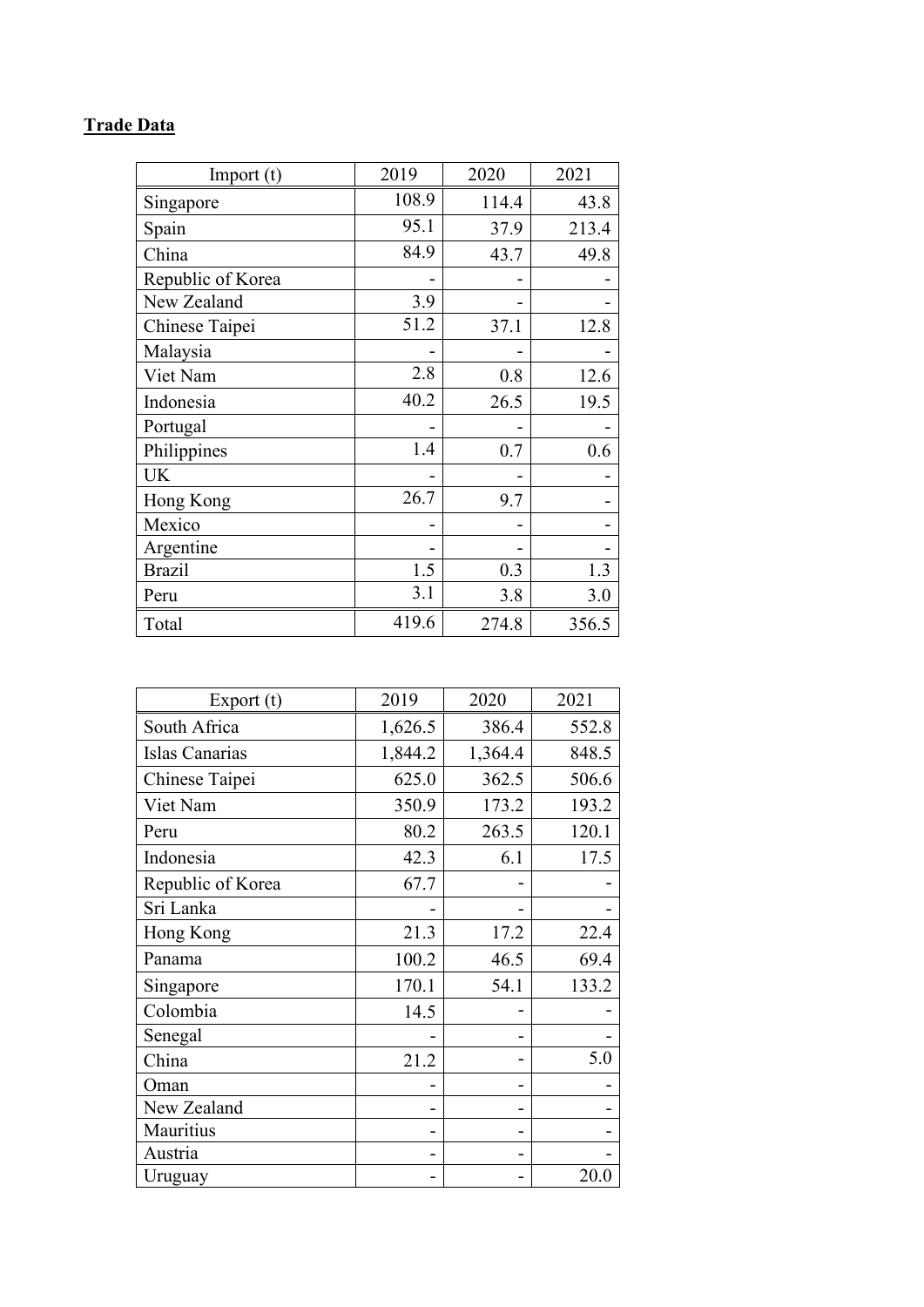| Thailand   | -       | -       |         |
|------------|---------|---------|---------|
| Malaysia   | 0.1     | -       |         |
| Libya      | -       | -       |         |
| Canada     | 1.2     |         |         |
| Lao        | -       | -       |         |
| <b>USA</b> | -       | 0.6     |         |
| Australia  | -       |         |         |
| Total      | 4,965.3 | 2,674.6 | 2,488.9 |

- $\triangleright$  In accordance with the FAO IPOA-sharks, Japan established and has been implementing its National Action Plan on sharks in 2001, with a revision in 2009 and 2016.
- $\triangleright$  Fisheries Agency of Japan (FAJ) made a partial amendment to its rules in order to comply with this resolution such as full utilization in 2005. With the official gazette, FAJ informed all fishermen and other interested parties of this amendment of the rules.
- $\triangleright$  In 2021, there was nothing particular to be reported.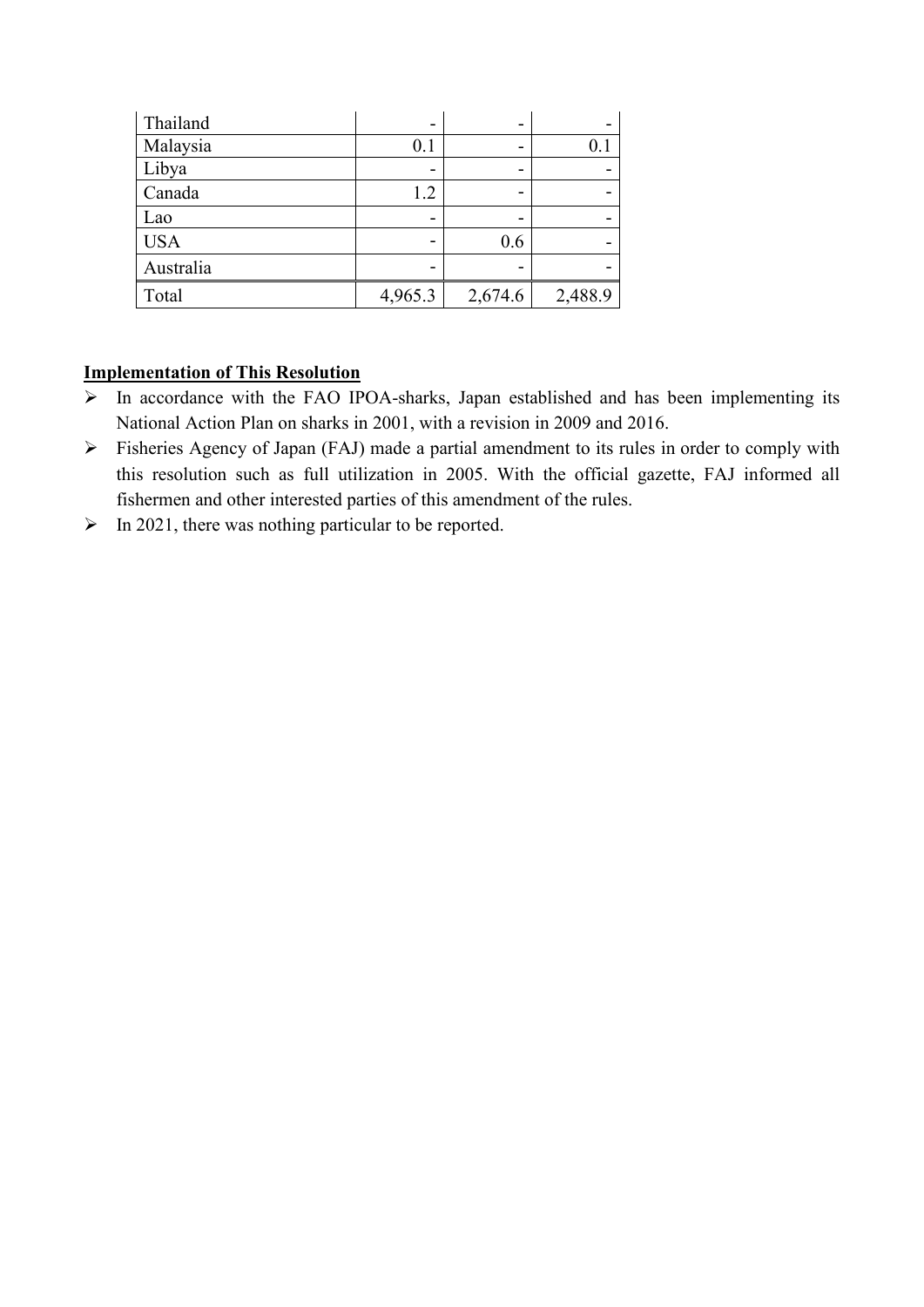### **April, 2021**

# **Report on Sharks (2020) Submitted by Japan**

### **Data for Catches of major shark species caught by Japanese longline fishing vessels**

| Year | <b>BSH</b> | <b>SMA</b> |
|------|------------|------------|
| 2011 | 1,653      | 273        |
| 2012 | 1,327      | 141        |
| 2013 | 949        | 101        |
| 2014 | 895        | 108        |
| 2015 | 815        | 72         |
| 2016 | 753        | 51         |
| 2017 | 716        | 84         |
| 2018 | 710        | 70         |
| 2019 | 382        | 26         |
| 2020 | 929        | 4          |

**Unit: tonnage**

# **Effort by Gear Type**

| Year | days   | hooks      |
|------|--------|------------|
| 2011 | 19,674 | 52,194,175 |
| 2012 | 20,934 | 55,586,547 |
| 2013 | 18,599 | 48,824,504 |
| 2014 | 15,688 | 40,735,394 |
| 2015 | 13,626 | 35,290,224 |
| 2016 | 11,827 | 30,909,709 |
| 2017 | 10,720 | 27,960,719 |
| 2018 | 9,408  | 24,607,726 |
| 2019 | 7,049  | 18,472,217 |
| 2020 | 6,958  | 18,233,747 |

# **Landing Data**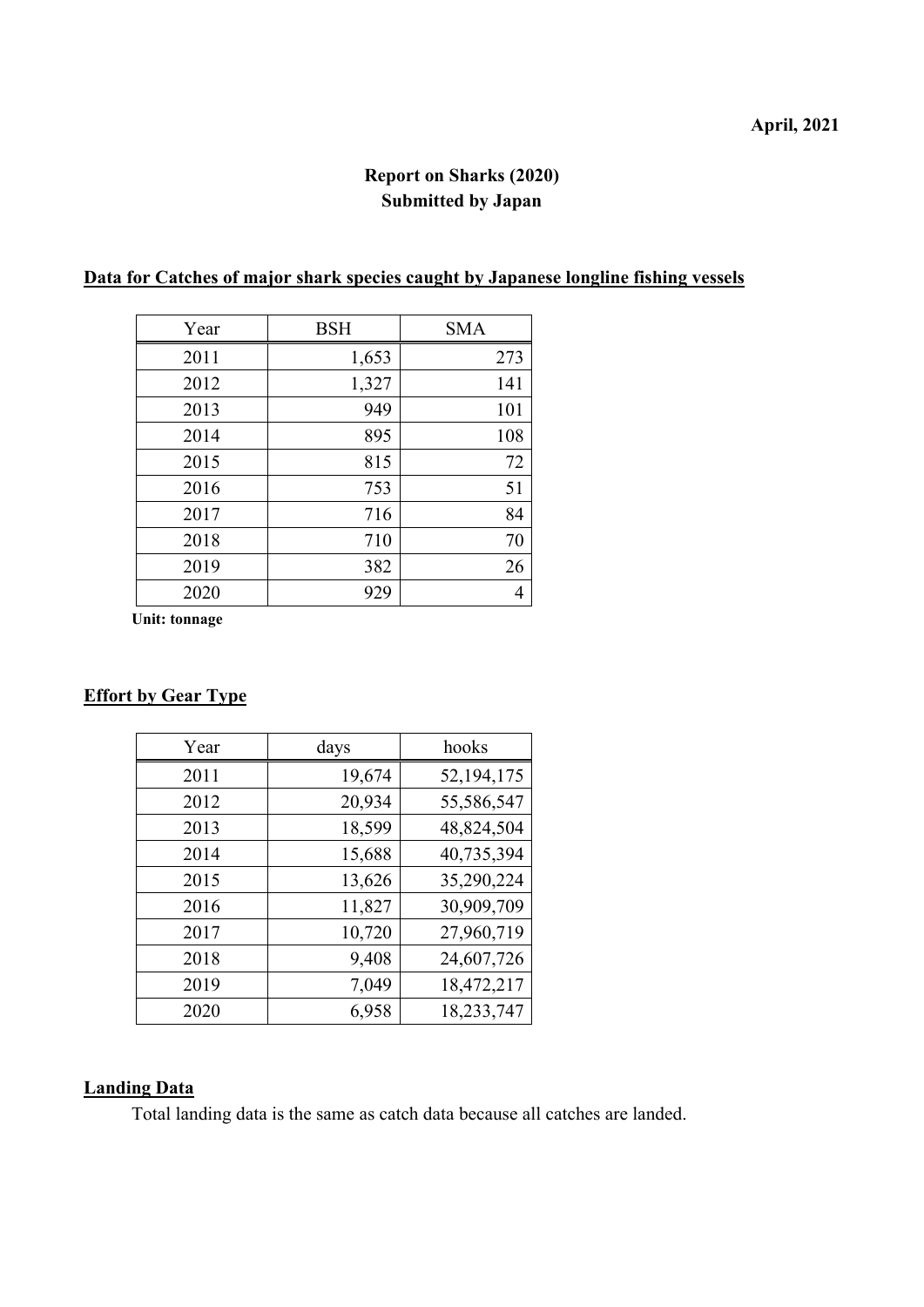| Import(t)         | 2018           | 2019           | 2020 |
|-------------------|----------------|----------------|------|
| Singapore         | 151            | 109            | 114  |
| Spain             | 92             | 95             | 38   |
| China             | 86             | 85             | 44   |
| Republic of Korea |                |                |      |
| New Zealand       |                | $\overline{4}$ |      |
| Chinese Taipei    | 57             | 51             | 37   |
| Malaysia          |                |                |      |
| Viet Nam          | 3              | 3              | 1    |
| Indonesia         | 34             | 40             | 26   |
| Portugal          |                |                |      |
| Philippines       | $\overline{2}$ | 1              | 1    |
| <b>UK</b>         |                |                |      |
| Hong Kong         | $\overline{2}$ | 27             | 10   |
| Mexico            |                |                |      |
| Argentine         |                |                |      |
| <b>Brazil</b>     | 1              | $\overline{2}$ |      |
| Peru              | 4              | 3              | 4    |
| Total             | 432            | 420            | 275  |

| Export $(t)$      | 2018           | 2019  | 2020  |
|-------------------|----------------|-------|-------|
| South Africa      | 1576           | 1,627 | 386   |
| Islas Canarias    | 1961           | 1,844 | 1,364 |
| Chinese Taipei    | 584            | 625   | 363   |
| Viet Nam          | 353            | 351   | 173   |
| Peru              | 476            | 80    | 264   |
| Indonesia         | 36             | 42    | 6     |
| Republic of Korea | 108            | 68    |       |
| Sri Lanka         | 50             |       |       |
| Hong Kong         | 84             | 21    | 17    |
| Panama            | 108            | 100   | 47    |
| Singapore         | 122            | 170   | 54    |
| Colombia          | $\overline{0}$ | 14    |       |
| Senegal           |                |       |       |
| China             | 19             | 21    |       |
| Oman              |                |       |       |
| New Zealand       |                |       |       |
| Mauritius         |                |       |       |
| Austria           |                |       |       |
| Uruguay           |                |       |       |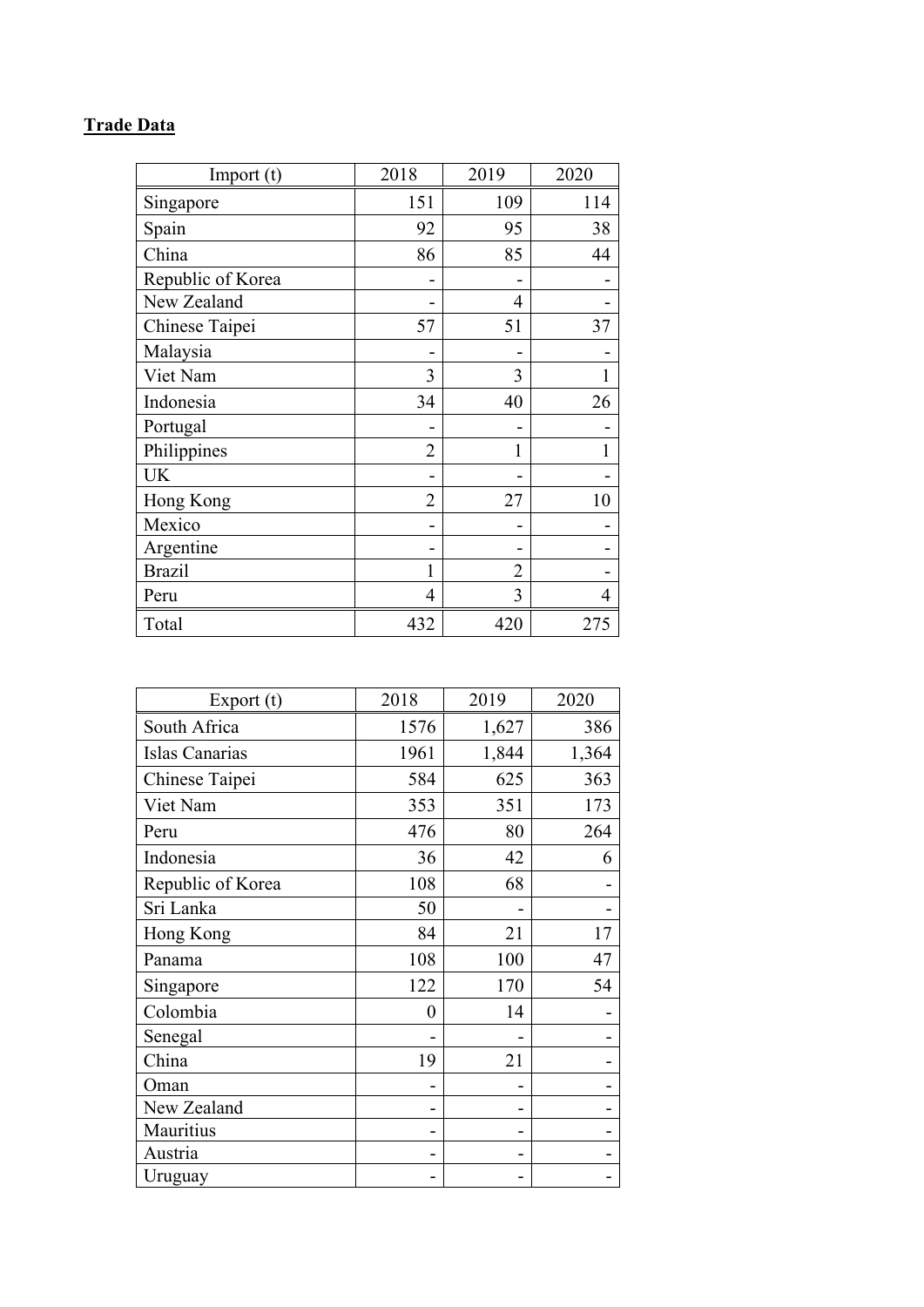| Thailand   |       | -     |       |
|------------|-------|-------|-------|
| Malaysia   |       |       |       |
| Libya      | 15    | -     |       |
| Canada     |       |       |       |
| Lao        |       |       |       |
| <b>USA</b> |       |       |       |
| Australia  |       |       |       |
| Total      | 5,494 | 4,965 | 2,675 |

- $\triangleright$  In accordance with the FAO IPOA-sharks, Japan established and has been implementing its National Action Plan on sharks in 2001, with a revision in 2009 and 2016.
- $\triangleright$  Fisheries Agency of Japan (FAJ) made a partial amendment to its rules in order to comply with this resolution such as full utilization in 2005. With the official gazette, FAJ informed all fishermen and other interested parties of this amendment of the rules.
- $\triangleright$  In 2020, there was nothing particular to be reported.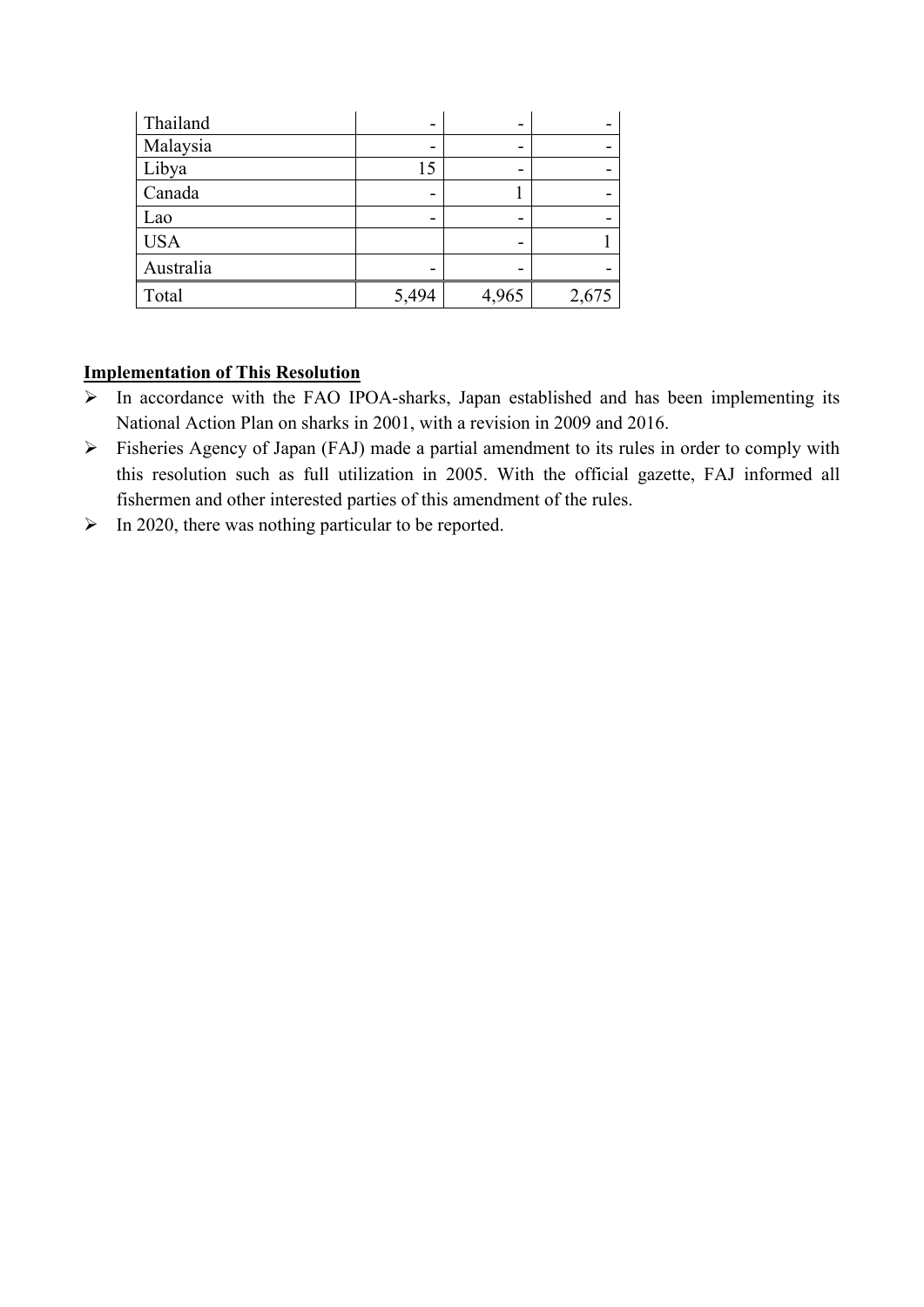# **Report on Sharks (2019) Submitted by Japan**

# **Data for Catches of major shark species caught by Japanese longline fishing vessels**

| Year | <b>BSH</b> | <b>SMA</b> |
|------|------------|------------|
| 2008 | 875        | 173        |
| 2009 | 1,170      | 195        |
| 2010 | 1,218      | 223        |
| 2011 | 1,653      | 273        |
| 2012 | 1,327      | 141        |
| 2013 | 949        | 101        |
| 2014 | 895        | 108        |
| 2015 | 815        | 72         |
| 2016 | 753        | 51         |
| 2017 | 716        | 84         |
| 2018 | 710        | 70         |
| 2019 | 387        | 26         |

**Unit: tonnage**

### **Effort by Gear Type**

| Year | days   | hooks      |
|------|--------|------------|
| 2008 | 17,310 | 44,546,645 |
| 2009 | 15,857 | 41,517,157 |
| 2010 | 18,067 | 47,807,045 |
| 2011 | 19,674 | 52,194,175 |
| 2012 | 20,934 | 55,586,547 |
| 2013 | 18,599 | 48,824,504 |
| 2014 | 15,688 | 40,735,394 |
| 2015 | 13,626 | 35,290,224 |
| 2016 | 11,827 | 30,909,709 |
| 2017 | 10,718 | 27,930,419 |
| 2018 | 9,416  | 24,626,776 |
| 2019 | 7,062  | 18,521,313 |

#### **Landing Data**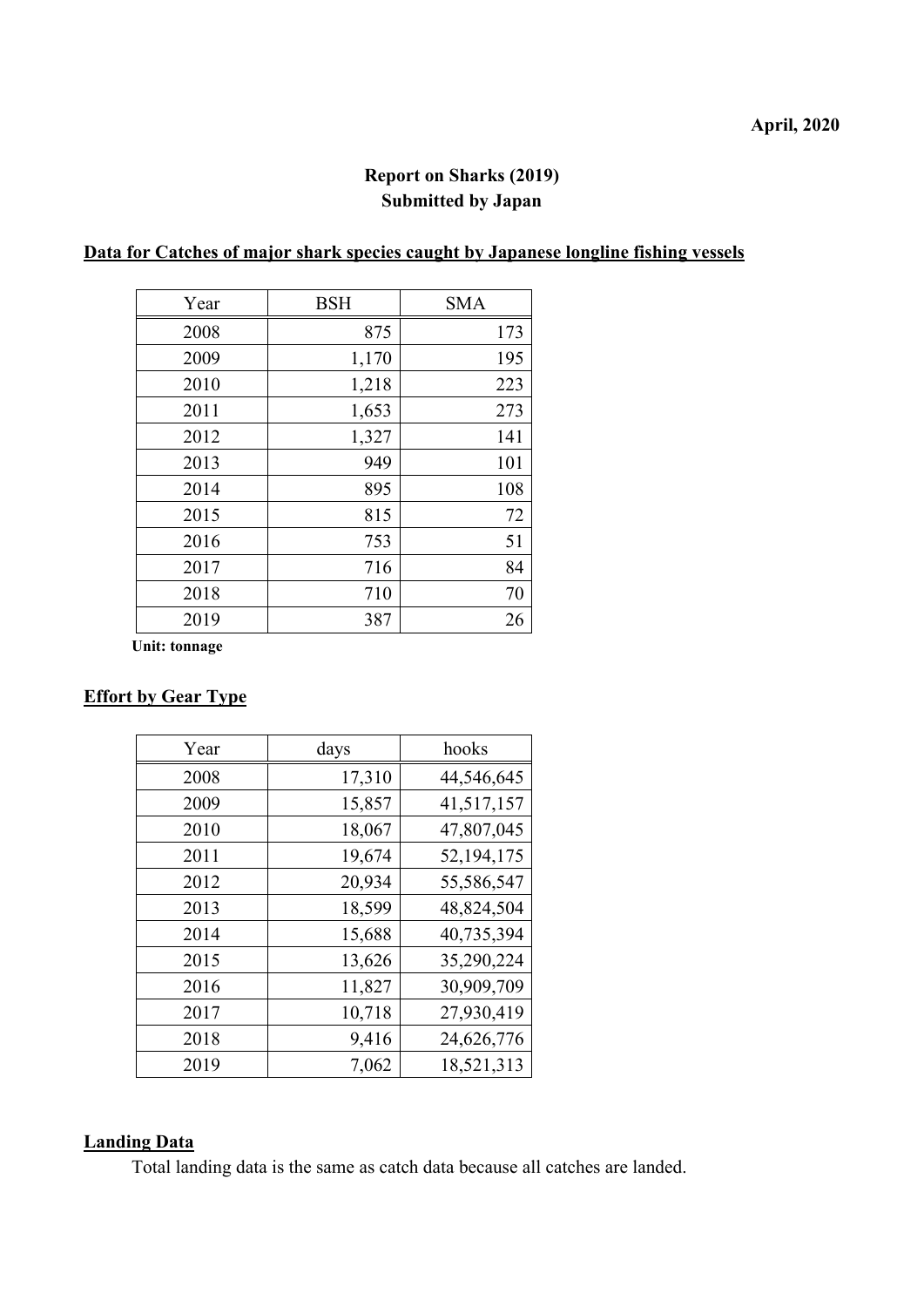| Import $(t)$      | 2016           | 2017             | 2018           | 2019           |
|-------------------|----------------|------------------|----------------|----------------|
| Singapore         | 191            | $\overline{0}$   | 151            | 108            |
| Spain             | 214            | 24               | 92             | 95             |
| China             | 72             | 7                | 86             | 85             |
| Republic of Korea |                |                  |                |                |
| New Zealand       | 13             | $\overline{2}$   |                | 4              |
| Chinese Taipei    | 41             | 20               | 57             | 51             |
| Malaysia          |                | -                |                |                |
| Viet Nam          | $\overline{2}$ | $\boldsymbol{0}$ | 3              | 3              |
| Indonesia         | 1              | $\boldsymbol{0}$ | 34             | 40             |
| Portugal          |                |                  |                |                |
| Philippines       |                |                  | $\overline{2}$ |                |
| <b>UK</b>         |                | -                |                |                |
| Hong Kong         |                | -                | $\overline{2}$ | 27             |
| Mexico            | 1              | $\overline{0}$   |                |                |
| Argentine         | 1              | $\boldsymbol{0}$ |                |                |
| <b>Brazil</b>     |                |                  |                | $\overline{2}$ |
| Peru              |                |                  | 4              | 3              |
| Total             | 536            | 53               | 432            | 419            |

| Export $(t)$      | 2016 | 2017           | 2018           | 2019           |
|-------------------|------|----------------|----------------|----------------|
| South Africa      | 1205 | 1736           | 1576           | 1625           |
| Islas Canarias    | 2076 | 1921           | 1961           | $\theta$       |
| Chinese Taipei    | 1069 | 907            | 584            | 625            |
| Viet Nam          | 148  | 56             | 353            | 33             |
| Peru              | 383  | 390            | 477            | 80             |
| Indonesia         | 42   | 19             | 36             | 42             |
| Republic of Korea | 153  | 104            | 108            | 68             |
| Sri Lanka         | 76   | $\overline{0}$ | 50             | $\theta$       |
| Hong Kong         | 134  | 104            | 85             | 21             |
| Panama            | 50   | 19             | 108            | 100            |
| Singapore         | 50   | 22             | 122            | 170            |
| Colombia          | 12   | 25             | $\overline{0}$ | 14             |
| Senegal           |      |                |                |                |
| China             | 24   | 28             | 19             | 21             |
| Oman              |      | -              |                |                |
| New Zealand       |      | -              |                |                |
| Mauritius         |      | -              |                |                |
| Austria           |      | -              |                |                |
| Uruguay           |      | -              |                |                |
| Thailand          |      | -              |                |                |
| Malaysia          |      | -              |                |                |
| Libya             |      | -              | 15             | $\overline{0}$ |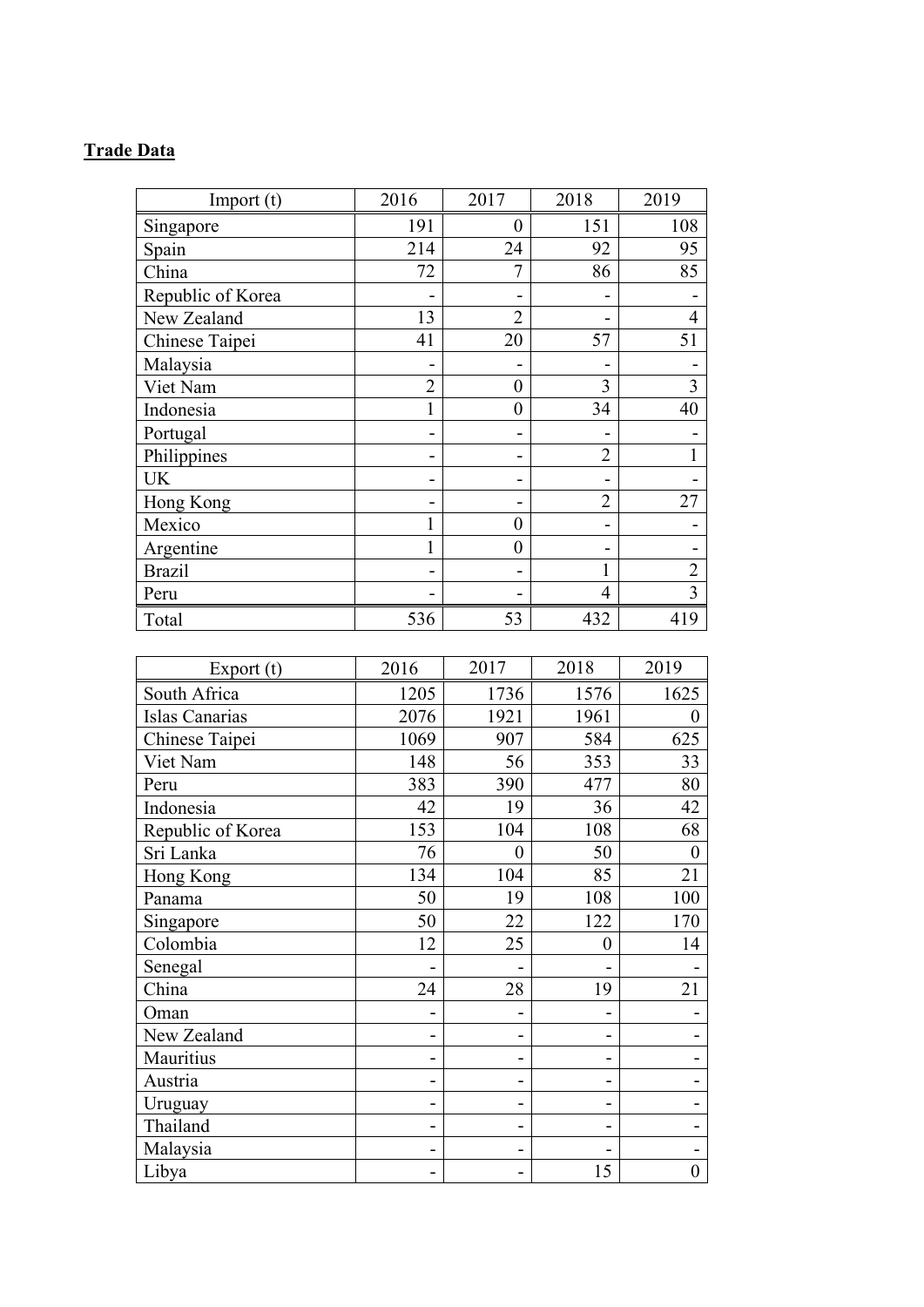| Canada    | $\overline{\phantom{0}}$ | -                         | -     |  |
|-----------|--------------------------|---------------------------|-------|--|
| Lao       | -                        | -                         | -     |  |
| Australia | -                        | -                         | -     |  |
| Total     | 177                      | $\cap$ $\subset$<br>ر ر∠د | 5.494 |  |

- $\triangleright$  In accordance with the FAO IPOA-sharks, Japan established and has been implementing its National Action Plan on sharks in 2001, with a revision in 2009.
- Fisheries Agency of Japan (FAJ) made a partial amendment to its rules in order to comply with this resolution such as full utilization in 2005. With the official gazette, FAJ informed all fishermen and other interested parties of this amendment of the rules.
- $\triangleright$  In 2019, there was nothing particular to be reported.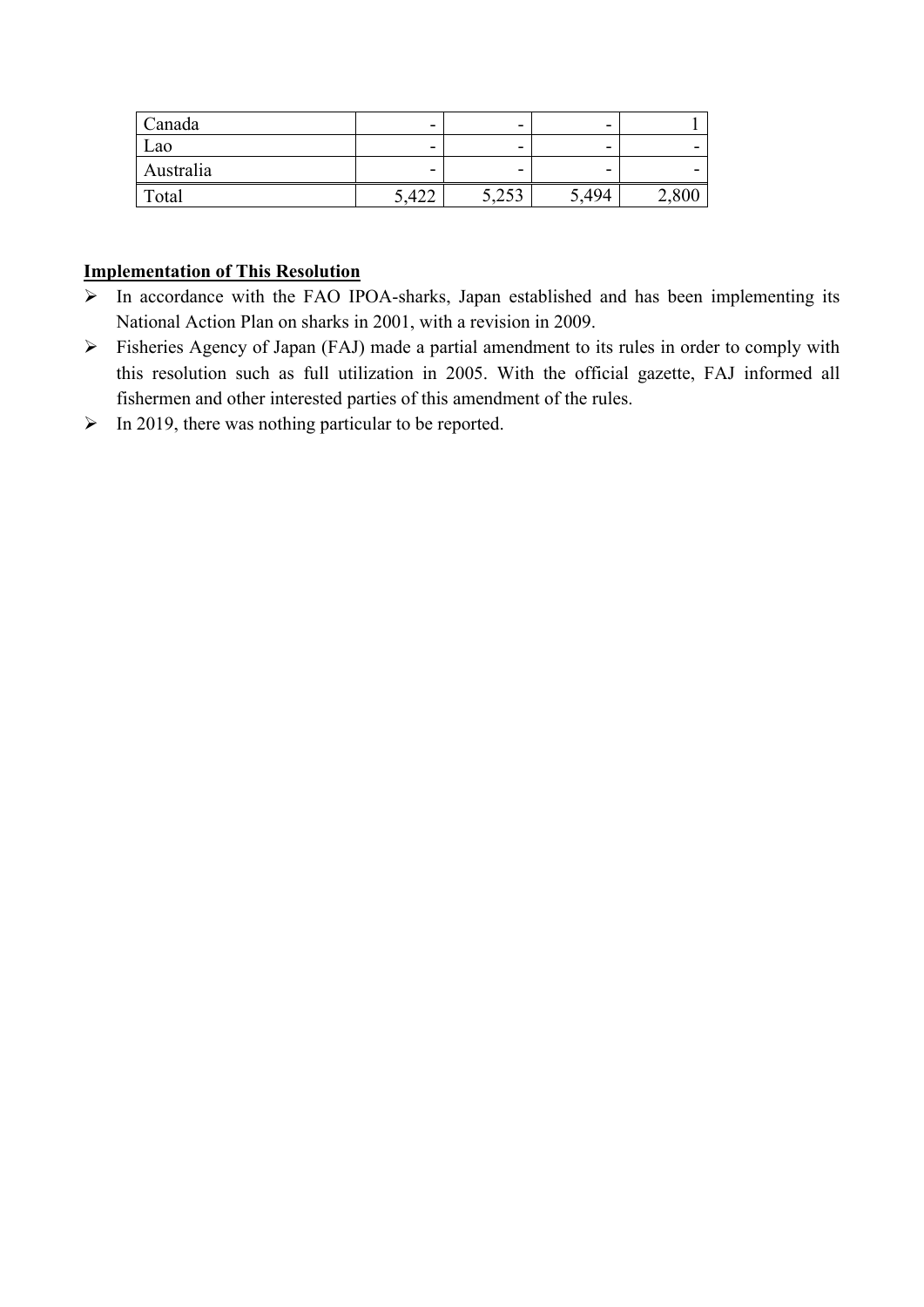# **Report on Sharks (2018) Submitted by Japan**

# **Data for Catches of major shark species caught by Japanese longline fishing vessels**

| Year | <b>BSH</b> | <b>SMA</b> |
|------|------------|------------|
| 2008 | 875        | 173        |
| 2009 | 1,170      | 195        |
| 2010 | 1,218      | 223        |
| 2011 | 1,653      | 273        |
| 2012 | 1,327      | 141        |
| 2013 | 949        | 101        |
| 2014 | 895        | 108        |
| 2015 | 815        | 72         |
| 2016 | 753        | 51         |
| 2017 | 716        | 84         |
| 2018 | 710        | 70         |

**Unit: tonnage**

### **Effort by Gear Type**

| Year | days   | hooks      |
|------|--------|------------|
| 2008 | 17,310 | 44,546,645 |
| 2009 | 15,857 | 41,517,157 |
| 2010 | 18,067 | 47,807,045 |
| 2011 | 19,674 | 52,194,175 |
| 2012 | 20,934 | 55,586,547 |
| 2013 | 18,599 | 48,824,504 |
| 2014 | 15,688 | 40,735,394 |
| 2015 | 13,626 | 35,290,224 |
| 2016 | 11,827 | 30,909,709 |
| 2017 | 10,698 | 27,891,982 |
| 2018 | 9,320  | 24,376,136 |

## **Landing Data**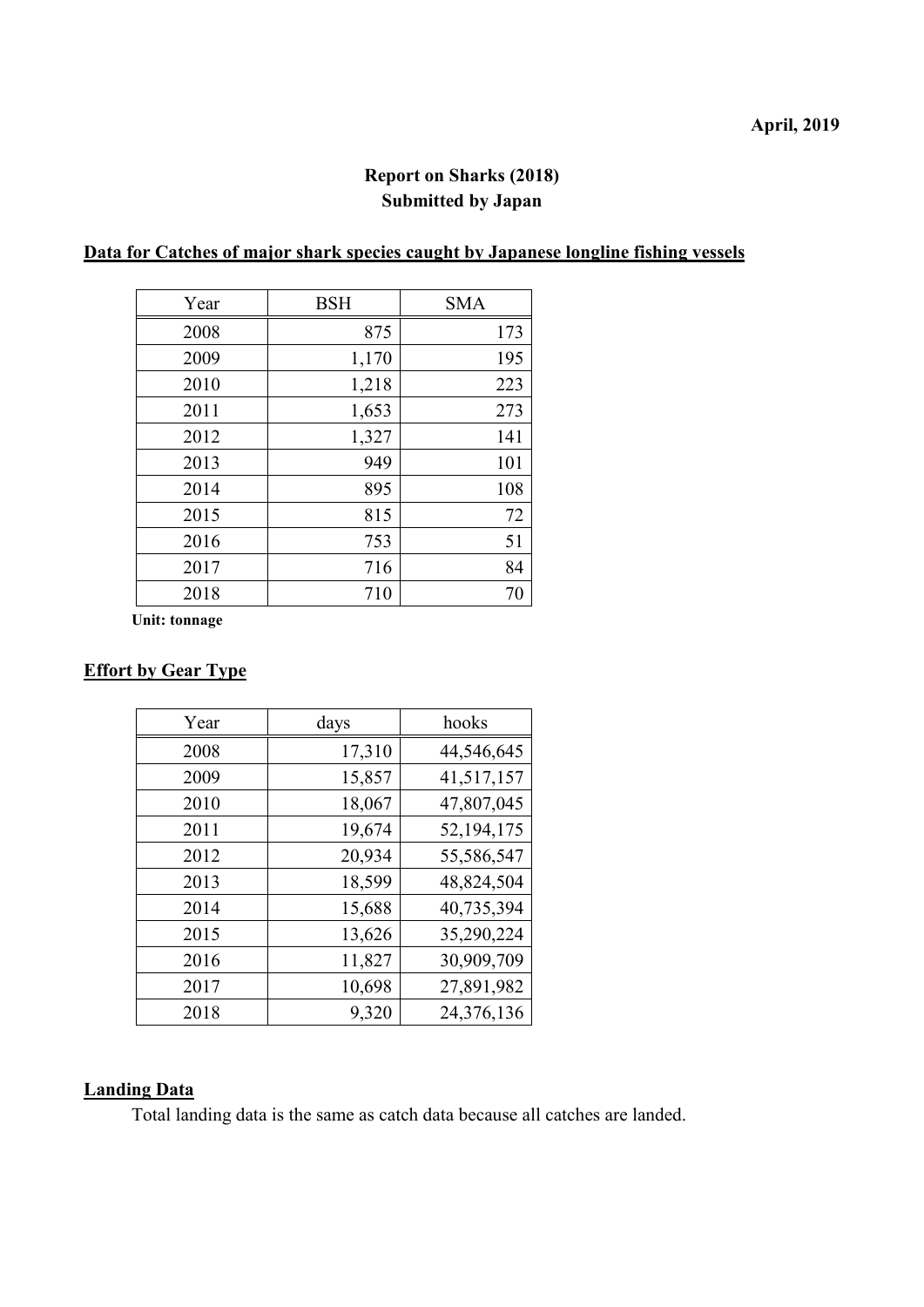| Import(t)         | 2016           | 2017           | 2018           |
|-------------------|----------------|----------------|----------------|
| Singapore         | 191            | $\overline{0}$ | 151            |
| Spain             | 214            | 24             | 92             |
| China             | 72             |                | 86             |
| Republic of Korea |                |                |                |
| New Zealand       | 13             | 2              |                |
| Chinese Taipei    | 41             | 20             | 57             |
| Malaysia          |                |                |                |
| Viet Nam          | $\overline{2}$ | $\overline{0}$ | 3              |
| Indonesia         |                | 0              | 34             |
| Portugal          |                |                |                |
| Philippines       |                |                | $\overline{2}$ |
| <b>UK</b>         |                |                |                |
| Hong Kong         |                |                | $\overline{2}$ |
| Mexico            |                | 0              |                |
| Argentine         |                | 0              |                |
| <b>Brazil</b>     |                |                |                |
| Peru              |                |                | 4              |
| Total             | 536            | 53             | 432            |

| Export (t)        | 2016  | 2017  | 2018           |
|-------------------|-------|-------|----------------|
| South Africa      | 1205  | 1736  | 1569           |
| Islas Canarias    | 2076  | 1921  | 1961           |
| Chinese Taipei    | 1069  | 907   | 584            |
| Viet Nam          | 148   | 56    | 353            |
| Peru              | 383   | 390   | 477            |
| Indonesia         | 42    | 19    | 33             |
| Republic of Korea | 153   | 104   | $\overline{0}$ |
| Sri Lanka         | 76    | 0     | 50             |
| Hong Kong         | 134   | 104   | 85             |
| Panama            | 50    | 19    | 108            |
| Singapore         | 50    | 22    | 121            |
| Colombia          | 12    | 25    | 0              |
| Senegal           |       |       |                |
| China             | 24    | 28    | 19             |
| Oman              |       |       |                |
| New Zealand       | -     |       |                |
| Mauritius         | -     |       |                |
| Austria           | -     |       |                |
| Uruguay           |       |       |                |
| Thailand          | -     |       |                |
| Malaysia          |       |       |                |
| Libya             |       |       | 15             |
| Total             | 5,422 | 5,253 | 5,357          |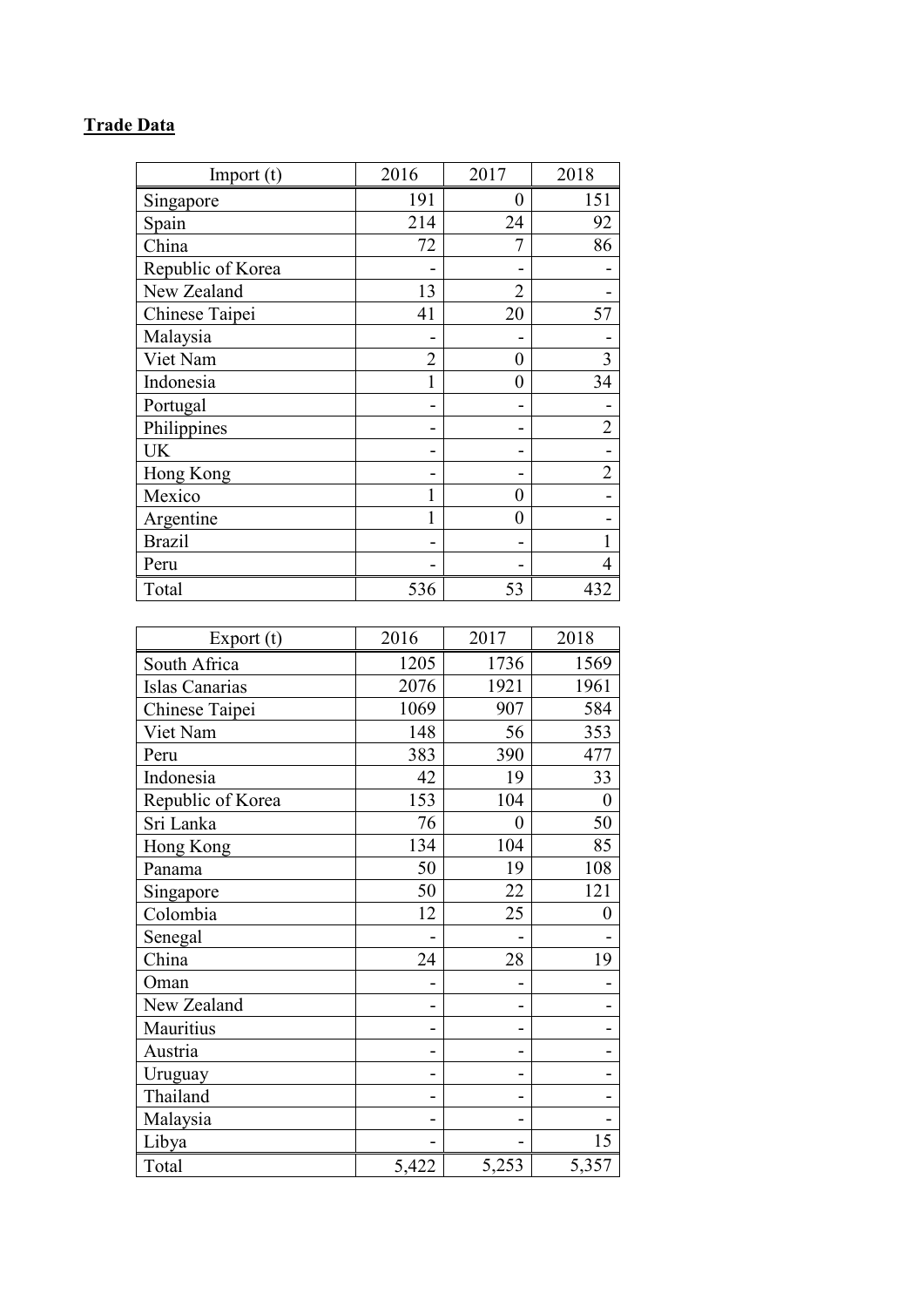- $\triangleright$  In accordance with the FAO IPOA-sharks, Japan established and has been implementing its National Action Plan on sharks in 2001, with a revision in 2009.
- Fisheries Agency of Japan (FAJ) made a partial amendment to its rules in order to comply with this resolution such as full utilization in 2005. With the official gazette, FAJ informed all fishermen and other interested parties of this amendment of the rules.
- $\triangleright$  In 2018, there was nothing particular to be reported.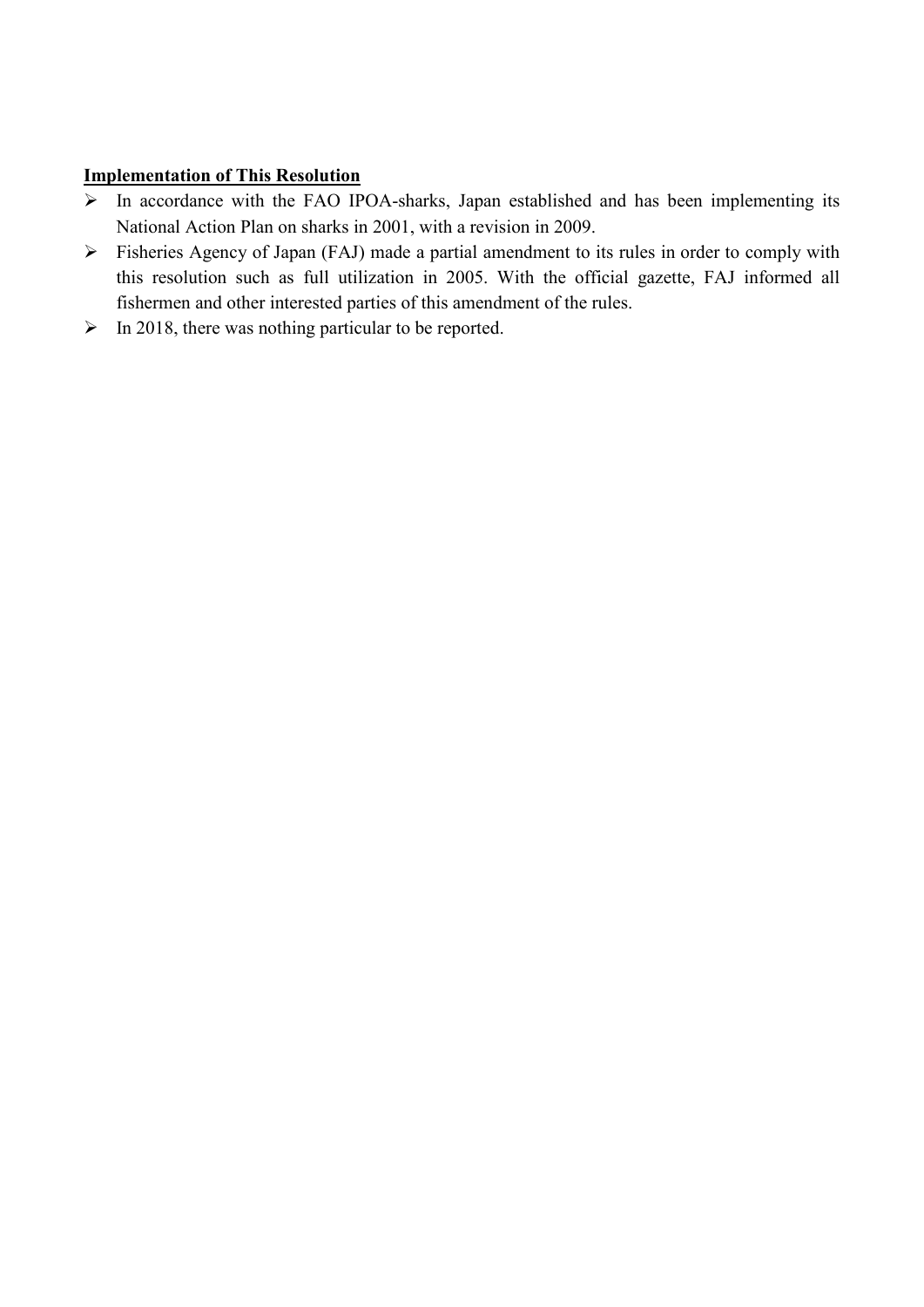# **Report on Sharks (2017) Submitted by Japan**

### **Data for Catches of major shark species caught by Japanese longline fishing vessels**

| Year | <b>BSH</b> | <b>SMA</b> |
|------|------------|------------|
| 2008 | 875        | 173        |
| 2009 | 1,170      | 195        |
| 2010 | 1,218      | 223        |
| 2011 | 1,653      | 273        |
| 2012 | 1,327      | 141        |
| 2013 | 949        | 101        |
| 2014 | 895        | 108        |
| 2015 | 815        | 72         |
| 2016 | 753        | 51         |
| 2017 | 717        | 84         |

**Unit: tonnage**

# **Effort by Gear Type**

| Year | days   | hooks      |
|------|--------|------------|
| 2008 | 17,310 | 44,546,645 |
| 2009 | 15,857 | 41,517,157 |
| 2010 | 18,067 | 47,807,045 |
| 2011 | 19,674 | 52,194,175 |
| 2012 | 20,934 | 55,586,547 |
| 2013 | 18,599 | 48,824,504 |
| 2014 | 15,688 | 40,735,394 |
| 2015 | 13,626 | 35,290,224 |
| 2016 | 11,827 | 30,909,709 |
| 2017 | 10,698 | 27,891,982 |

# **Landing Data**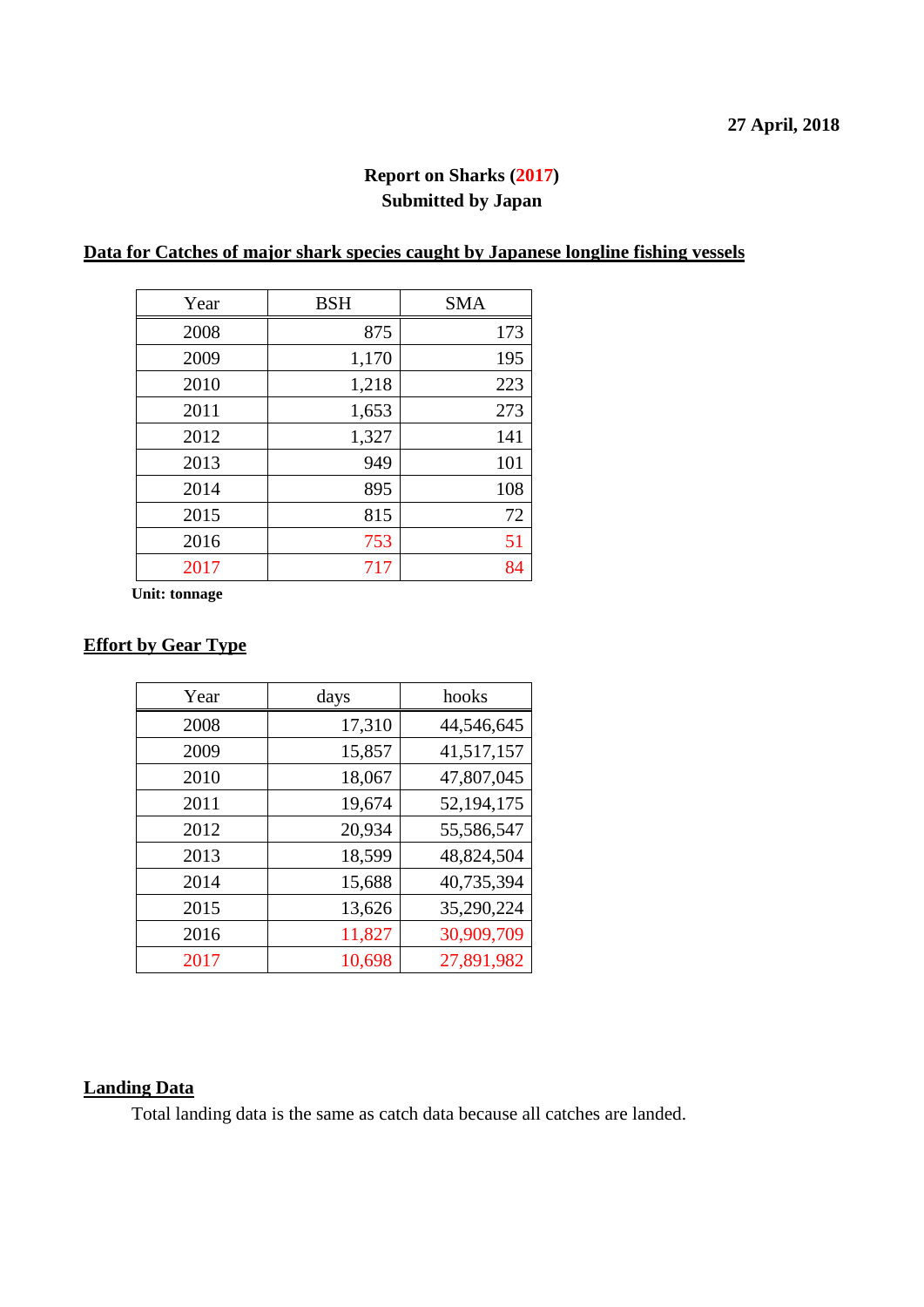| Import(t)         | 2015           | 2016           | 2017           |
|-------------------|----------------|----------------|----------------|
| Singapore         | 194            | 191            |                |
| Spain             | 193            | 214            | 214            |
| China             | 77             | 72             |                |
| Republic of Korea | 20             |                |                |
| New Zealand       | 16             | 13             | $\overline{2}$ |
| Chinese Taipei    | 10             | 41             | 20             |
| Malaysia          | 3              |                |                |
| Viet Nam          | $\overline{2}$ | $\overline{2}$ |                |
| Indonesia         |                |                |                |
| Portugal          |                |                |                |
| Philippines       |                |                |                |
| <b>UK</b>         |                |                |                |
| Hong Kong         |                |                |                |
| Mexico            |                |                |                |
| Argentine         |                |                |                |
| Total             | 517            | 536            | 53             |

| Export $(t)$      | 2015  | 2015           | 2017  |
|-------------------|-------|----------------|-------|
| South Africa      | 1,797 | 1205           | 1736  |
| Islas Canarias    | 1,654 | 2076           | 1921  |
| Chinese Taipei    | 644   | 1069           | 907   |
| Viet Nam          | 290   | 148            | 56    |
| Peru              | 263   | 383            | 390   |
| Indonesia         | 181   | 42             | 19    |
| Republic of Korea | 161   | 153            | 104   |
| Sri Lanka         | 142   | 76             | 0     |
| Hong Kong         | 106   | 134            | 104   |
| Panama            | 40    | 50             | 19    |
| Singapore         | 28    | 50             | 22    |
| Colombia          | 27    | 12             | 25    |
| Senegal           | 26    |                |       |
| China             | 25    | 24             | 28    |
| Oman              | 25    |                |       |
| New Zealand       | 17    |                |       |
| Mauritius         | 15    |                |       |
| Austria           | 0     | $\overline{a}$ |       |
| Uruguay           |       |                |       |
| Thailand          |       |                |       |
| Malaysia          |       |                |       |
| Total             | 5,441 | 5,422          | 5,253 |